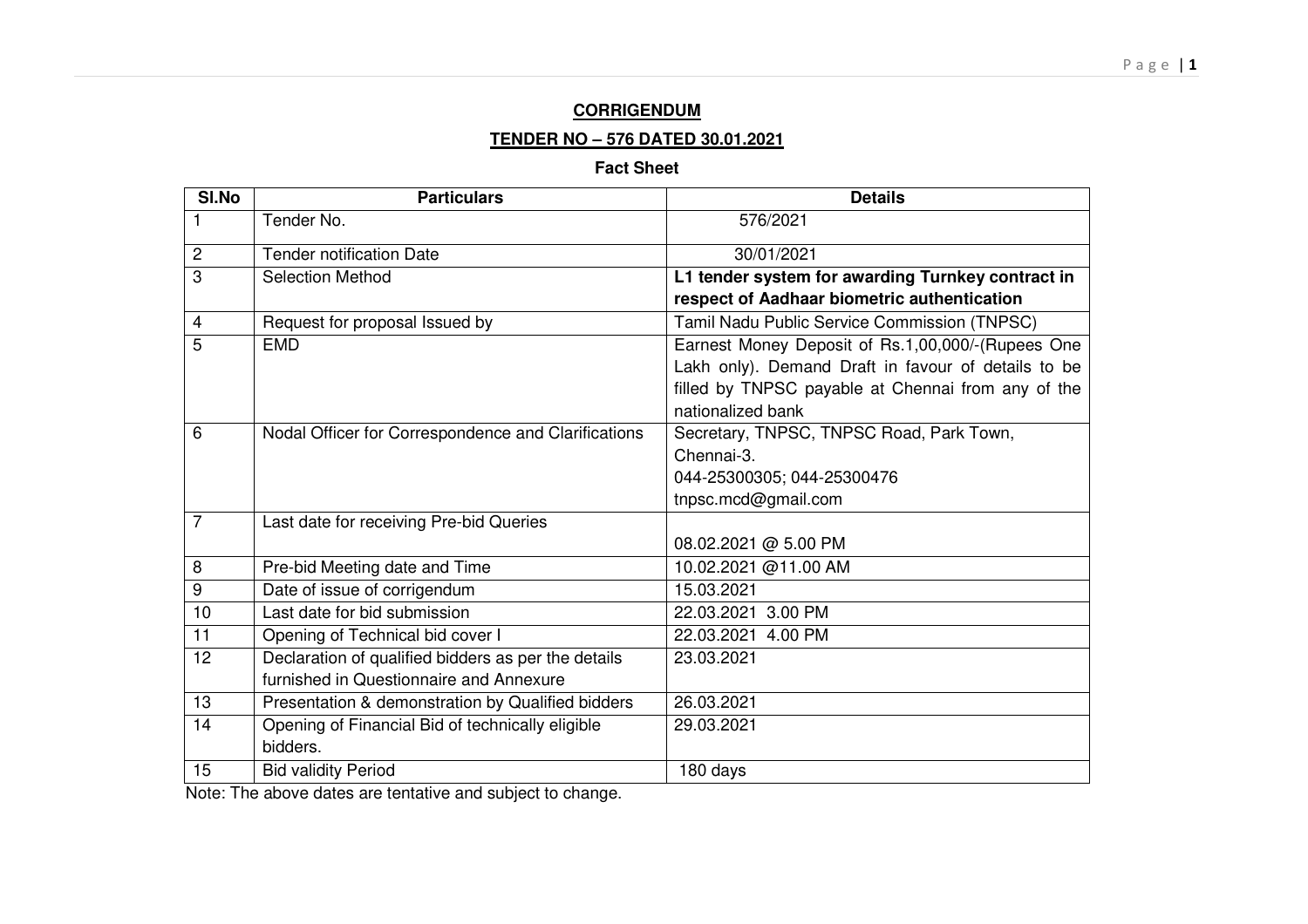The following clauses in the Tender Document may be read as follows

| <b>Tender reference</b> | <b>Existing clause</b>                                      | Shall be read as                                                  |  |  |
|-------------------------|-------------------------------------------------------------|-------------------------------------------------------------------|--|--|
| Clause $no - 2 in$      | "Biometric<br>Attendance"<br>IV.<br>registering<br>means    | IV. "Biometric Attendance" means registering attendance of        |  |  |
| <b>Definitions</b>      | attendance of candidates by simply presenting his/her       | candidates by authenticating his/her biometric attributes         |  |  |
|                         | biometric(finger print). This event will be authenticated   | (finger print and Iris) and Facial Recognition. This event will   |  |  |
|                         | online after one to one match with the biometric attributes | be authenticated online after one to one match with the           |  |  |
|                         | stored in the UIDAI database against the candidates'        | biometric attributes stored in the UIDAI database against the     |  |  |
|                         | Aadhaar number for implementing this.                       | candidates' Aadhaar number for implementing this.                 |  |  |
|                         |                                                             | In general, in the overall tender document wherever               |  |  |
|                         |                                                             | "biometric authentication" is specified shall be read as          |  |  |
|                         |                                                             | authentication of Iris and fingerprint with UIDAI database        |  |  |
| Clause $no - 3 in$      | The activities related to the above scope of work are       | The activities related to the above scope of work are carried out |  |  |
| Scope of work           | carried out as follows:-                                    | as follows:-                                                      |  |  |
|                         | The bidder should install Biometric scanners along          | The bidder should install Aadhaar based Iris and Facial           |  |  |
|                         | with manpower at each and every Examination                 | Recognition devices, Aadhaar based fingerprint                    |  |  |
|                         | venues all over in Tamil Nadu at the time of                | (Standardization Testing and Quality<br>scanners                  |  |  |
|                         | examination.                                                | Certification approved Devices) along with manpower               |  |  |
|                         |                                                             | at each and every Examination venue all over in Tamil             |  |  |
|                         |                                                             | Nadu at the time of examination. TNPSC will provide               |  |  |
|                         |                                                             | AUA credentials and Candidate master data before                  |  |  |
|                         |                                                             | 10 days of the examination. (Pricing for the                      |  |  |
|                         |                                                             | transaction if any by AUA will be borne by TNPSC)                 |  |  |
|                         |                                                             |                                                                   |  |  |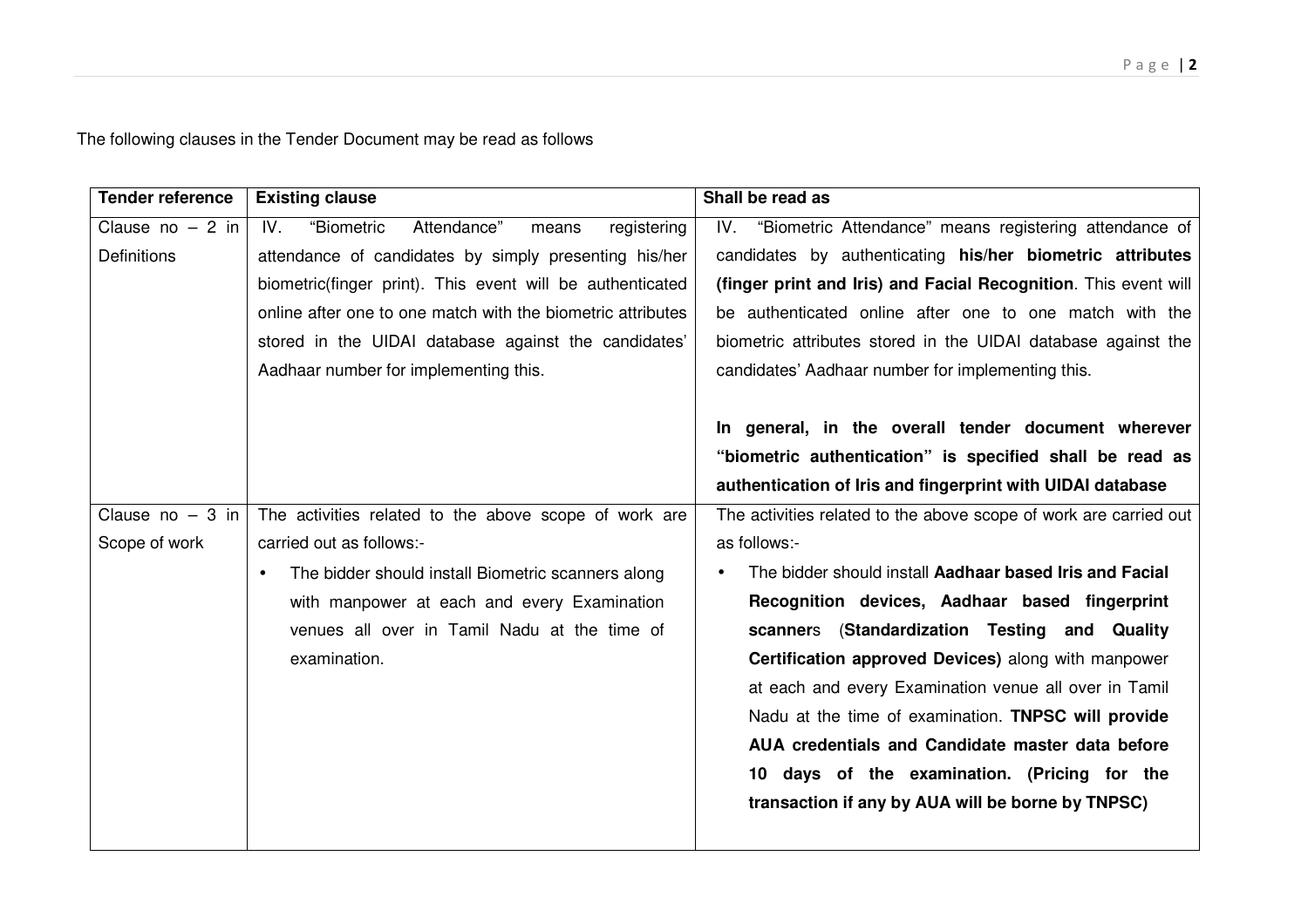| Clause no $-4$<br>in Eligibility | The bidder should obtain the fingerprint of the<br>$\bullet$<br>candidate and validates the identity of the<br>candidate with the UIDAI<br>The bidder should have office in Chennai and<br>2.<br>operating branches all over in Tamil Nadu.                    | The bidder should capture Iris and fingerprint of the<br>candidate and validate the identity of the candidate<br>with the UIDAI<br>2. The bidder should have office in Chennai and operating<br>branches all over in Tamil Nadu. Once the tender is<br>awarded, the Bidder should open office in Chennai<br>along with operating branches in Tamil Nadu for smooth<br>execution of project work within a period of 15 days. |  |
|----------------------------------|----------------------------------------------------------------------------------------------------------------------------------------------------------------------------------------------------------------------------------------------------------------|-----------------------------------------------------------------------------------------------------------------------------------------------------------------------------------------------------------------------------------------------------------------------------------------------------------------------------------------------------------------------------------------------------------------------------|--|
|                                  | 5. The Service Provider should have atleast Three years<br>experience in providing trained manpower and<br>Executed Services to Government Departments,<br>Public Sector Companies, Government Autonomous<br>organizations or reputed<br>private<br>companies. | The Service Provider should have atleast Three years<br>5.<br>experience in providing trained manpower and Executed<br>Services in any Aadhaar based biometric authentication<br>project to Government Departments, Public Sector<br>Companies, Government Autonomous organizations or<br>reputed private companies.                                                                                                        |  |
|                                  | 6. The Service Provider should have executed a<br>minimum of three such contracts during last 3<br>years.                                                                                                                                                      | The Service Provider should have executed a minimum of<br>6.<br>three such contracts in their work tenure in any Aadhaar<br>based biometric authentication project                                                                                                                                                                                                                                                          |  |
|                                  | 7. The bidder should have minimum Annual Turnover of<br>Rs.5,00,00,000/-(Rupees Five Crores only) for<br>preceding three accounting years between, 2017-<br>2018, 2018-2019 and 2019-2020.                                                                     | The bidder should have minimum Annual Turnover of<br>7.<br>Rs. 2,00,00,000/- (Rupees Two Crores only) for<br>preceding three accounting years between, 2017-2018,<br>2018-2019 and 2019-2020.                                                                                                                                                                                                                               |  |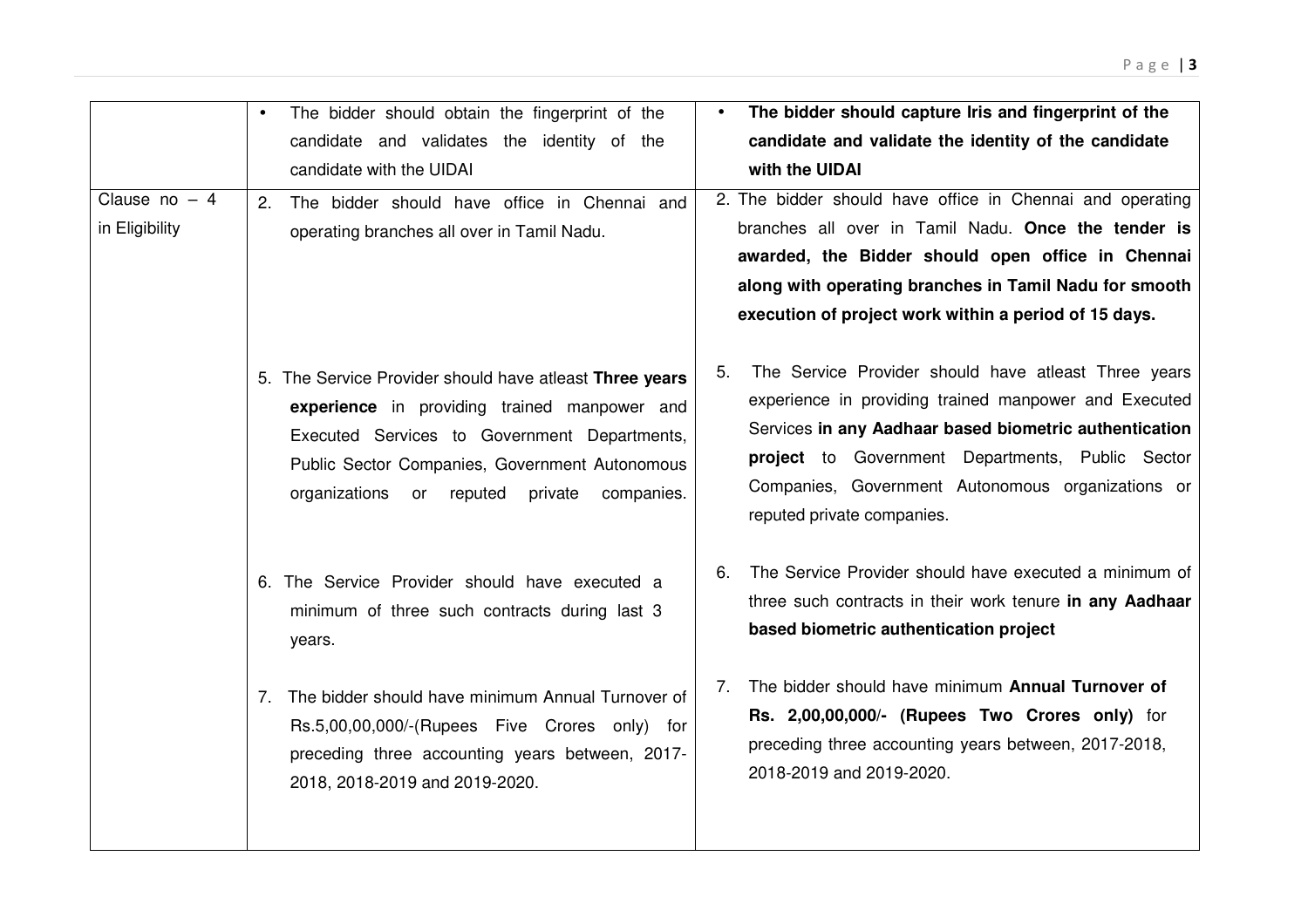|                                                  | 9. The bidder should have rendered service for atleast 3<br>years in Government Sector or similar work in<br>reputed firms.                                                                                                                                     | <b>Deleted</b>                                                                                                                                                                                                                                                                                                                                            |
|--------------------------------------------------|-----------------------------------------------------------------------------------------------------------------------------------------------------------------------------------------------------------------------------------------------------------------|-----------------------------------------------------------------------------------------------------------------------------------------------------------------------------------------------------------------------------------------------------------------------------------------------------------------------------------------------------------|
| Clause $no - 5.1$<br>General<br>in<br>conditions | The bidder should install STQC certified Biometric<br>$\overline{4}$<br>machines at all examination with the specifications as<br>mentioned in Annexure - V                                                                                                     | The bidder should install STQC certified Aadhaar based<br>4.<br>Iris and Facial Recognition devices, Aadhaar based<br>fingerprint scanners at all examination with the<br>specifications as mentioned in Annexure - V. . Bidder<br>should submit relevant document proof to this effect at<br>the time of submission of bid in Annexure - I               |
|                                                  | The bidder should have sufficient number of portable<br>7.<br>devices and man power during the verification<br>process. The entire process of Bio-metric registration<br>should be completed in a smooth way within the<br>specified time frame of examination. | The bidder should have sufficient number of portable<br>7.<br>devices and man power during the verification process. The<br>entire process of Bio-metric registration should be<br>completed in a smooth way within the specified time frame<br>of examination. This should be supported by Bidder<br>submitting relevant document proofs in Annexure - I |
|                                                  | 12. The bidder has to provide a web based dashboard<br>which can be accessed only by TNPSC officials on<br>the day of examination                                                                                                                               | 12. The bidder has to provide a permanent web based<br>dashboard with a provision of real-time attendance<br>feature which can be accessed only by TNPSC officials on<br>the day of examination.                                                                                                                                                          |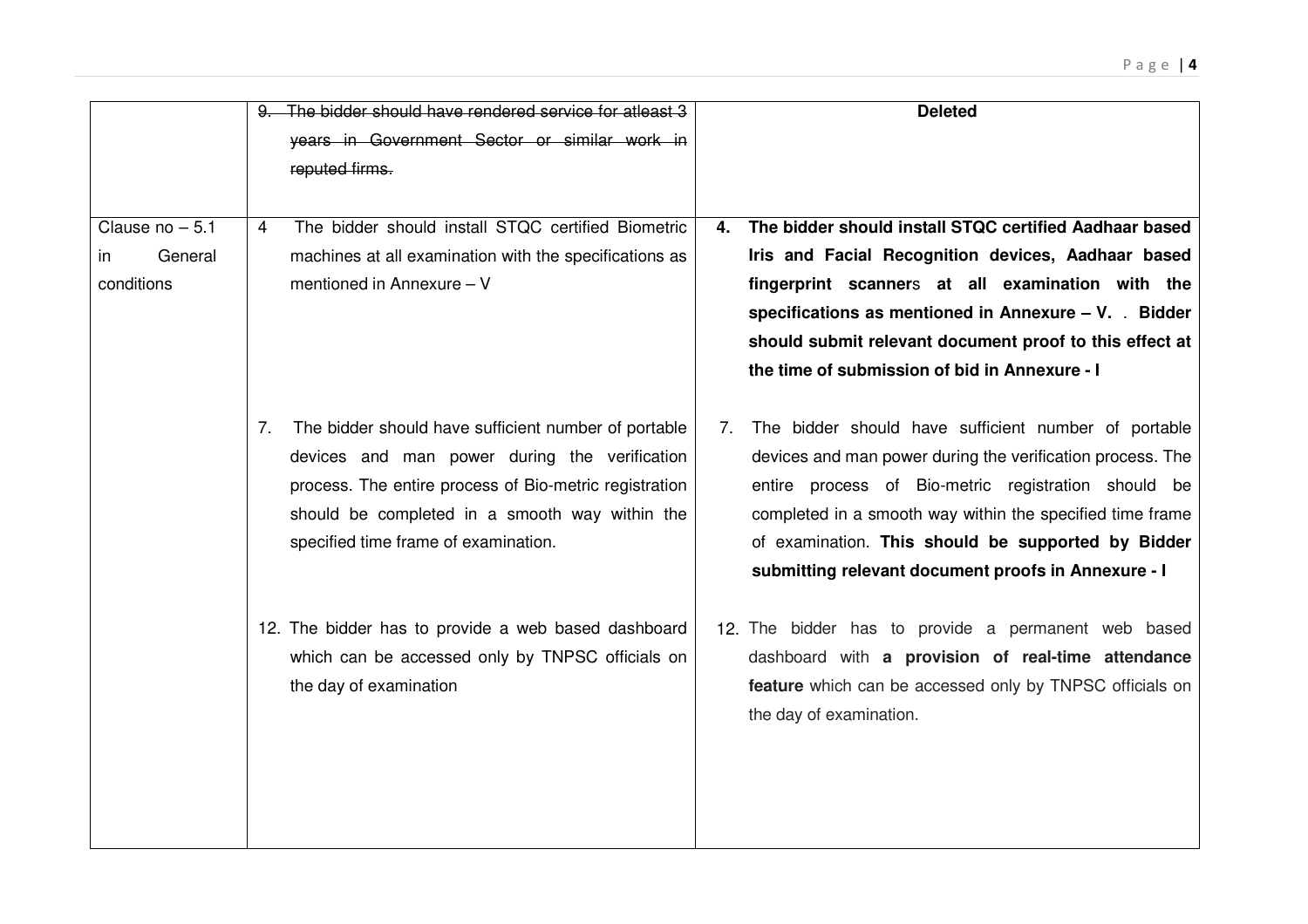|                                                    | 13. For candidates whose Aadhaar based authentication<br>couldn't happen, their biometric registration shall<br>involve capturing the digital photo and scanning their<br>indexed fingers. The scanning of the fingers shall be<br>done in the following sequence if the index finger<br>scanning could not be done: Middle finger, ring finger,<br>little finger and thumb of the hand. If required, Toe<br>print/lris may be collected.<br>Or,<br>if the authentication fails with one finger, Dual finger<br>authentication(use of 2 different fingers) shall be<br>performed. | 13. For candidates whose Aadhaar based authentication<br>couldn't happen, their biometric registration shall involve<br>capturing the digital photo, scanning their index fingers<br>and capturing Iris image. The scanning of the fingers shall<br>be done in the following sequence if the index finger<br>scanning could not be done: Middle finger, ring finger, little<br>finger and thumb of the hand. If required, Toe print may be<br>collected.<br>Or,<br>if the authentication fails with one finger, Dual<br>finger<br>authentication(use of 2 different fingers) shall be performed. |
|----------------------------------------------------|-----------------------------------------------------------------------------------------------------------------------------------------------------------------------------------------------------------------------------------------------------------------------------------------------------------------------------------------------------------------------------------------------------------------------------------------------------------------------------------------------------------------------------------------------------------------------------------|--------------------------------------------------------------------------------------------------------------------------------------------------------------------------------------------------------------------------------------------------------------------------------------------------------------------------------------------------------------------------------------------------------------------------------------------------------------------------------------------------------------------------------------------------------------------------------------------------|
|                                                    | 16. After the completion of capturing thumb/finger<br>impression the bidder should hand-over the entire<br>data captured in a sealed manner to the Commission<br>and the bidder should not carry with them any data<br>either in a hard format or soft format.                                                                                                                                                                                                                                                                                                                    | 16. After the completion of Iris and fingerprint authentication<br>the bidder should hand-over the entire data captured in a<br>sealed manner to the Commission and the bidder should<br>not carry with them any data either in a hard format or soft<br>format.                                                                                                                                                                                                                                                                                                                                 |
| Clause $no - 6.1$ in<br><b>Evaluation of Bids:</b> | e) Number of similar Projects done for government<br>organizations.                                                                                                                                                                                                                                                                                                                                                                                                                                                                                                               | e) Number of similar Projects done in the work tenure that<br>include Aadhaar based biometric authentication projects<br>(The details to be furnished in Annexure - IV)                                                                                                                                                                                                                                                                                                                                                                                                                          |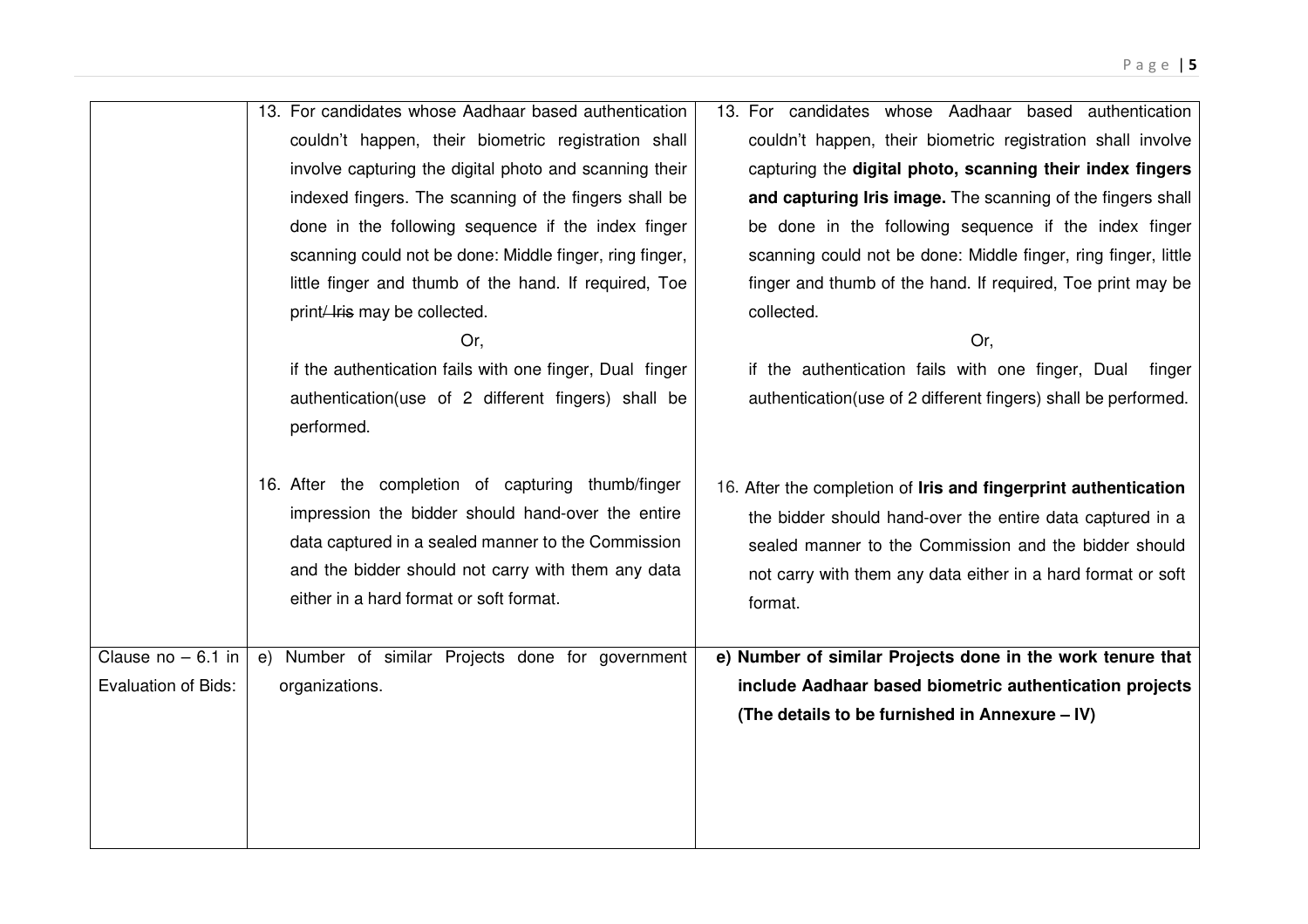| Clause $no - 6.3$ in |                                                           | (a) 70 % weightage will be awarded for Technical <b>QCBS system is not to be adopted. Technical bids will be</b> |  |  |  |
|----------------------|-----------------------------------------------------------|------------------------------------------------------------------------------------------------------------------|--|--|--|
| Evaluation<br>and    | Evaluation and 30% weightage will be awarded for          | opened first. Financial bids of firms whose technical bids are                                                   |  |  |  |
| Comparison<br>of     | Financial Evaluation.                                     | qualified shall be opened for arriving at the L1 rate.                                                           |  |  |  |
| Bids:                | (b) Technical Bid will be assigned a Technical score(TS)  |                                                                                                                  |  |  |  |
|                      | out of a maximum of 100 points.                           | <b>Empanelment of vendors</b>                                                                                    |  |  |  |
|                      | (c) Final Evaluation Criteria - Quality and Cost based    | 1. A empanelled list of vendors shall be prepared with the                                                       |  |  |  |
|                      | selection (QCBS)                                          | qualifying bidders                                                                                               |  |  |  |
|                      | The individual Bidder's commercial scores (CS) are        | Letter of acceptance should be provided by the vendors in<br>2.                                                  |  |  |  |
|                      | normalized as per the formula below:                      | the empanelled list accepting the final rate fixed for the                                                       |  |  |  |
|                      | $Fn = Fmin/Fb * 100$<br>(rounded off to 2 decimal places) | tender.                                                                                                          |  |  |  |
|                      | Where,                                                    | The first assignment shall be distributed among the<br>3.                                                        |  |  |  |
|                      | $Fn = Normalized commercial score for the Bidder under$   | empanelled vendors by allocating few examination centres                                                         |  |  |  |
|                      | consideration                                             | by randomization.                                                                                                |  |  |  |
|                      | $Fb =$ Absolute financial quote for the Bidder under      | Based on the performance, subsequent allocation of work<br>4.                                                    |  |  |  |
|                      | consideration                                             | shall be allocated to the empanelled vendors                                                                     |  |  |  |
|                      | Fmin = Minimum absolute financial quote                   |                                                                                                                  |  |  |  |
|                      |                                                           |                                                                                                                  |  |  |  |
|                      | Composite Score(S) = $Ts*0.70 + Fn*0.30$                  |                                                                                                                  |  |  |  |
|                      | The Bidder with the highest Composite Score(S)            |                                                                                                                  |  |  |  |
|                      | would be awarded with the contract, subject to the        |                                                                                                                  |  |  |  |
|                      | fulfillment of tender conditions given in this tender     |                                                                                                                  |  |  |  |
|                      | document.                                                 |                                                                                                                  |  |  |  |
|                      |                                                           |                                                                                                                  |  |  |  |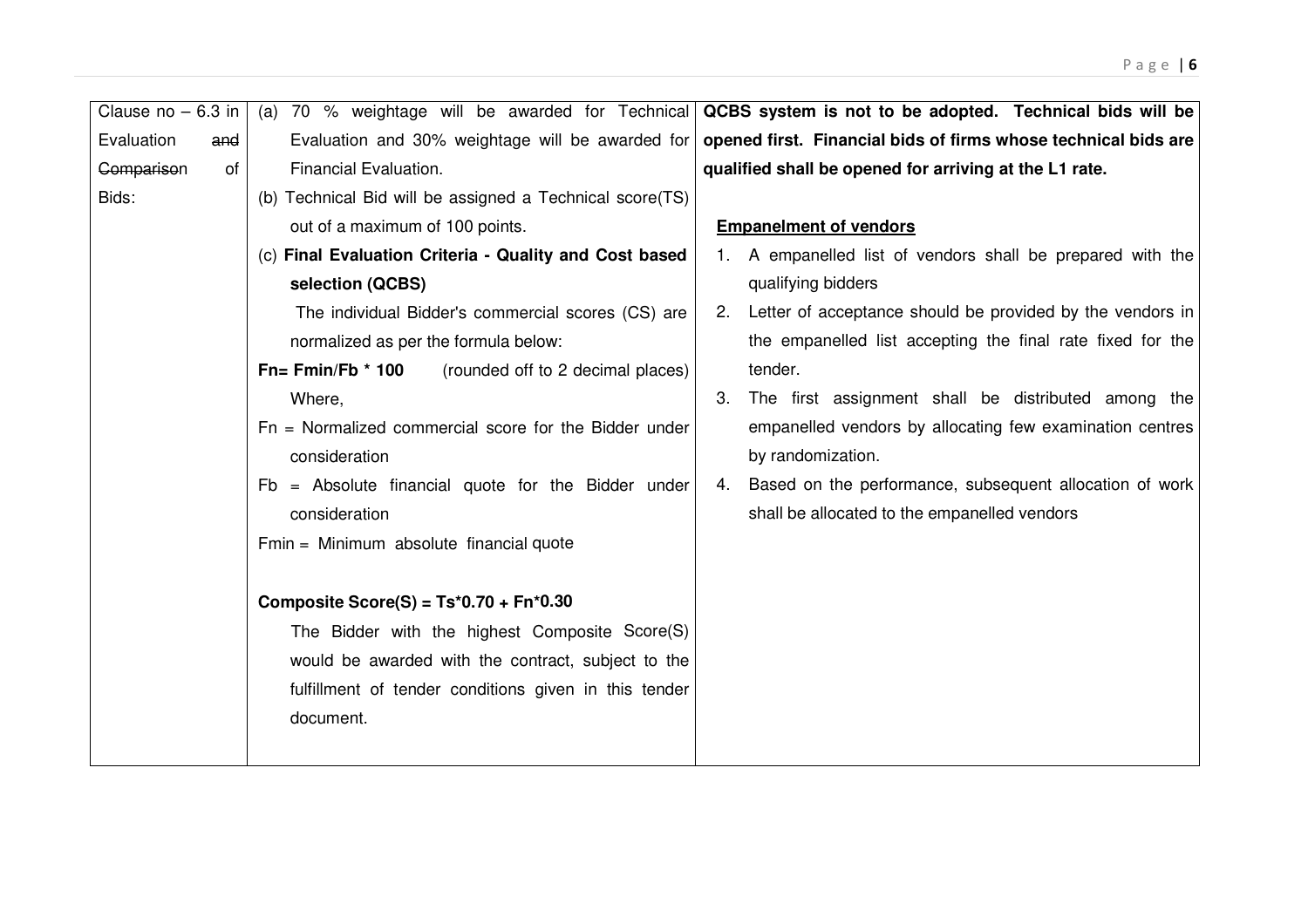| ANNEXURE - I      |                                                                                                                                                                                                      | 29. Whether the devices used for authentication are STQC<br>certified?<br>30. Current availability of devices with the bidder?                                                                                                             |
|-------------------|------------------------------------------------------------------------------------------------------------------------------------------------------------------------------------------------------|--------------------------------------------------------------------------------------------------------------------------------------------------------------------------------------------------------------------------------------------|
| ANNEXURE -<br>III | iv) Turn over from similar project                                                                                                                                                                   | iv)Turn over from similar project (Aadhaar based biometric<br>authentication projects)                                                                                                                                                     |
| Annexure - IV     | Total no of candidates<br>No of Candidates in single shift                                                                                                                                           | Total no of individuals/beneficiaries                                                                                                                                                                                                      |
| ANNEXURE -<br>VI  | Installation of Biometric Scanners and to provide<br>manpower to verify Aadhaar based<br>Bio metric authentication at each and every Examination<br>venues all over Tamil Nadu as per scope of work. | Installation of Aadhaar based Iris and Facial Recognition<br>devices, Aadhaar based fingerprint scanners along with<br>manpower at each and every Examination venues and<br>authentication with UIDAI as per scope of work per<br>session. |

## **Other additional information**

### 1. Approximate number of candidates Applied

| 2017      | 2018     | 2019      |
|-----------|----------|-----------|
| 29,52,653 | 7,20,302 | 20,40,490 |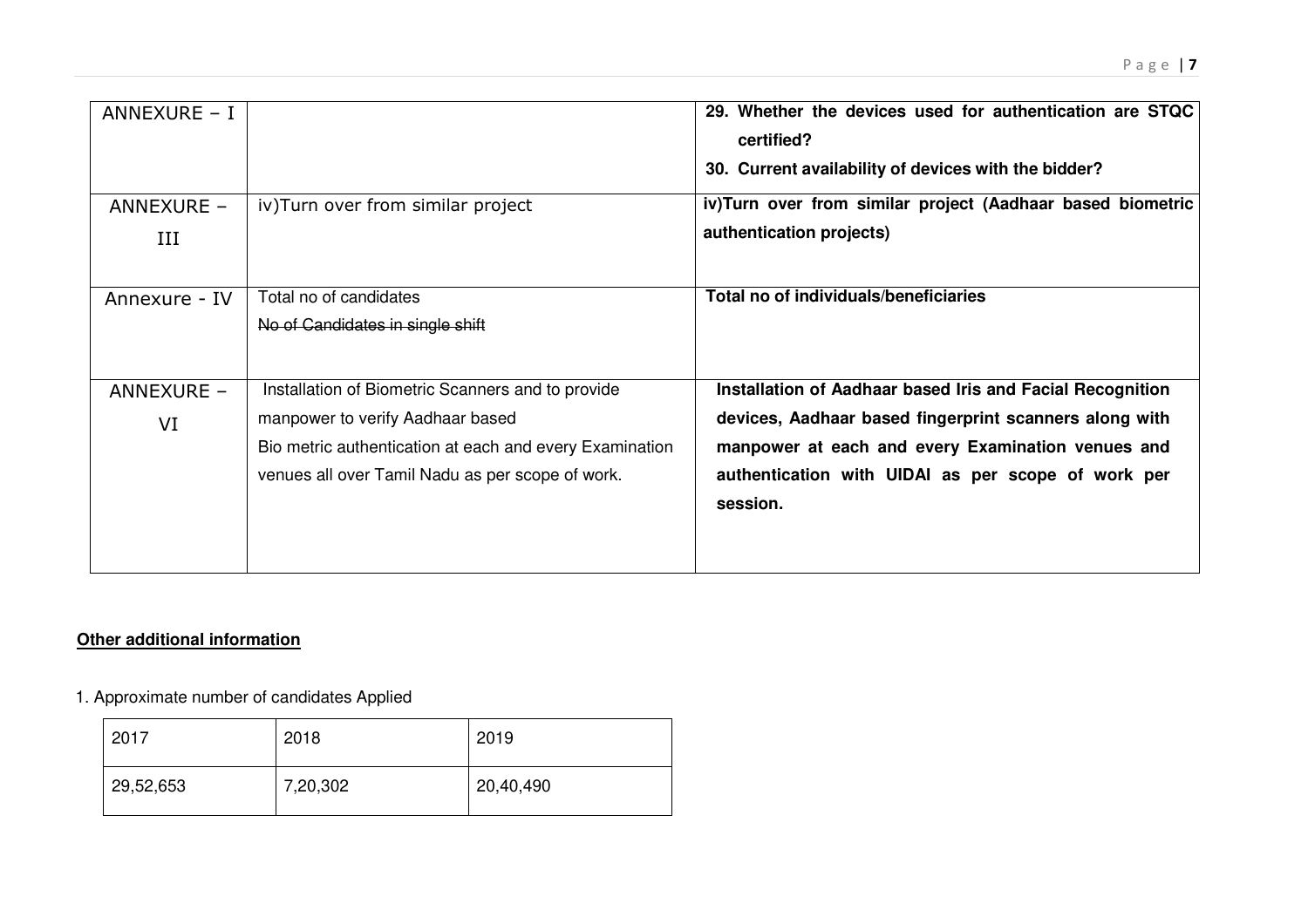2. Number of venues for a major examination conducted by TNPSC

| <b>Particulars</b> | No of venues |
|--------------------|--------------|
| Chennai centre     | 406          |
| Mofussil centre    | 5169         |
| Total              | 5575         |

\*Refer the Annual Planner in the website of TNPSC for the number of examinations conducted per year

- 1. No of candidates allocated for each venue 300 (approximate)
- 2. As per the existing instruction,
	- a. Candidates are advised to be present at the examination venue at 9.00 am. No candidate will be allowed to enter into the examination hall after 9.15 am. OMR sheet will be given to the candidate by 9.30 am.
	- b. Candidates are advised to be present at the examination venue at 2.00 pm. No candidate will be allowed to enter into the examination hall after 2.15 pm. OMR sheet will be given to the candidate by 2.30 pm.
- 3. Session timings

Forenoon - 10.00 am to 1.15 pm

Afternoon - 3.00 pm to 5.15 pm

Note: Apart from the appended clauses as stated in this corrigendum, rest of the conditions stipulated in the tender document remains the same.

 Sd/- Secretary dt 15.03.2021 Tamil Nadu Public Service Commission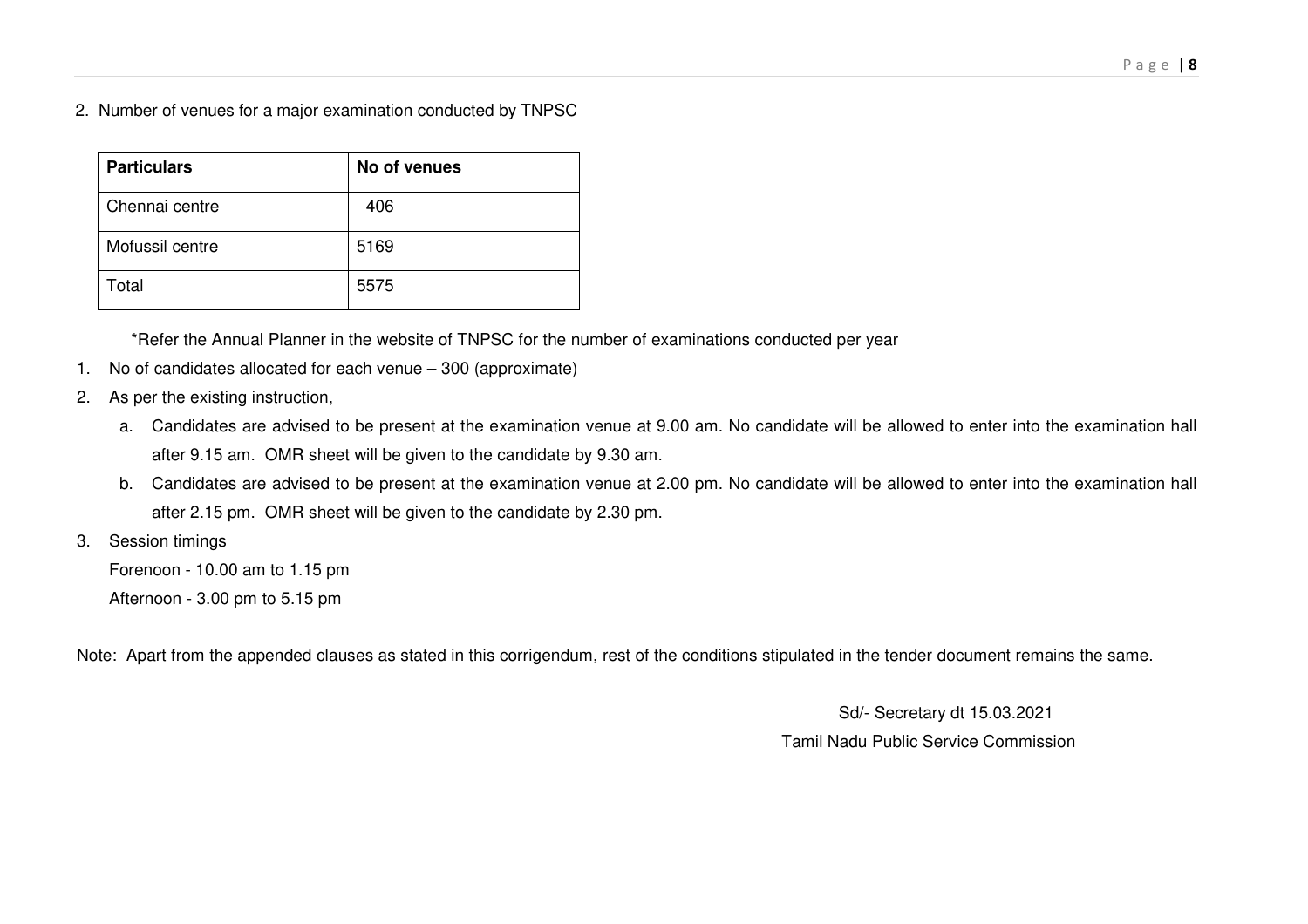## **ANNEXURE – I**

# **CHECK LIST cum QUESTIONER FOR ELIGIBILITY CRITERIA (TO BE KEPT IN COVER-I OF TECHNICAL BID)**

| SI.No            | <b>Eligibility Condition</b>                                                                                                                                                                                                     | Yes $/$<br><b>No</b> | Remarks /<br>Page<br><b>Reference</b> |
|------------------|----------------------------------------------------------------------------------------------------------------------------------------------------------------------------------------------------------------------------------|----------------------|---------------------------------------|
| 1.               | Is the firm registered in India?                                                                                                                                                                                                 |                      |                                       |
| 2.               | Completed Number of years of existence in India?                                                                                                                                                                                 |                      |                                       |
| 3.               | Is your firm operating in India at least three years<br>with an objective of scope of this project?                                                                                                                              |                      |                                       |
| $\overline{4}$ . | Legal status (Attach copies of original document<br>defining the legal statues).<br>An Individual<br>a)<br>b) A Proprietary/Partnership bidder<br>$\mathsf{C}$<br>A Private & Public Limited Company<br><b>or</b><br>Corporation |                      |                                       |
| 5.               | Gross annual turnover of the Company (Profit)<br>$1.2017 - 2018$<br>$2.2018 - 2019$<br>3. 2019 - 2020                                                                                                                            |                      |                                       |
| 6.               | Gross annual turnover of the Company (loss)<br>$1.2017 - 2018$<br>$2.2018 - 2019$<br>3. 2019 - 2020                                                                                                                              |                      |                                       |
| 7.               | Do you need to have any consortium in this project<br>/ tender? (Consortium is not allowed)                                                                                                                                      |                      |                                       |
| 8.               | Do you have an operating branch office at Chennai?                                                                                                                                                                               |                      |                                       |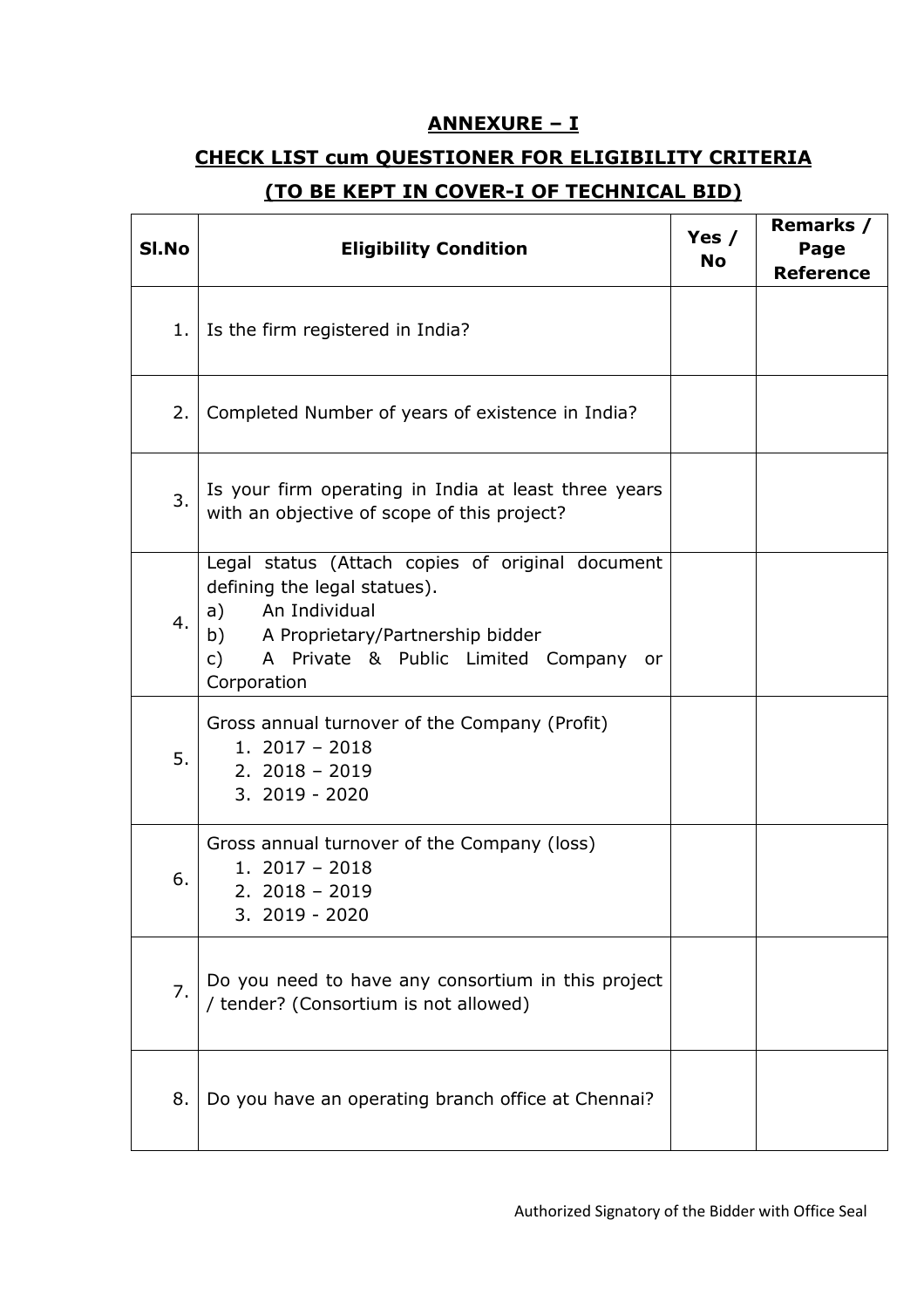| 9.  | Will you be the direct agent to deal with TNPSC and<br>shall be solely responsible for the execution and<br>delivery of the work?    |  |
|-----|--------------------------------------------------------------------------------------------------------------------------------------|--|
|     | 10. Do you have valid GST Registration Number?                                                                                       |  |
|     | 11. Do you have valid PAN / IT Number?                                                                                               |  |
|     | 12. Have you have enrolled the employees in ESI / EPF?                                                                               |  |
|     | 13. Is your firm certified; Specify the ISO category                                                                                 |  |
| 14. | Do you have infrastructure in all the major cities /<br>towns in Tamil Nadu                                                          |  |
| 15. | Do you have all relevant facilities and logistics<br>available to execute the work?                                                  |  |
|     | Have you ever been black listed by any Government<br>16 Organization / Department / PSU / any other<br>agency on the day of bidding? |  |
|     | Any FIR has been registered against your firm or the<br>17 employee of the Firm for having involved in any<br>malpractice?           |  |
|     | Any court case is pending against your firm<br>18. /employee of the firm for having involved in any<br>malpractice?                  |  |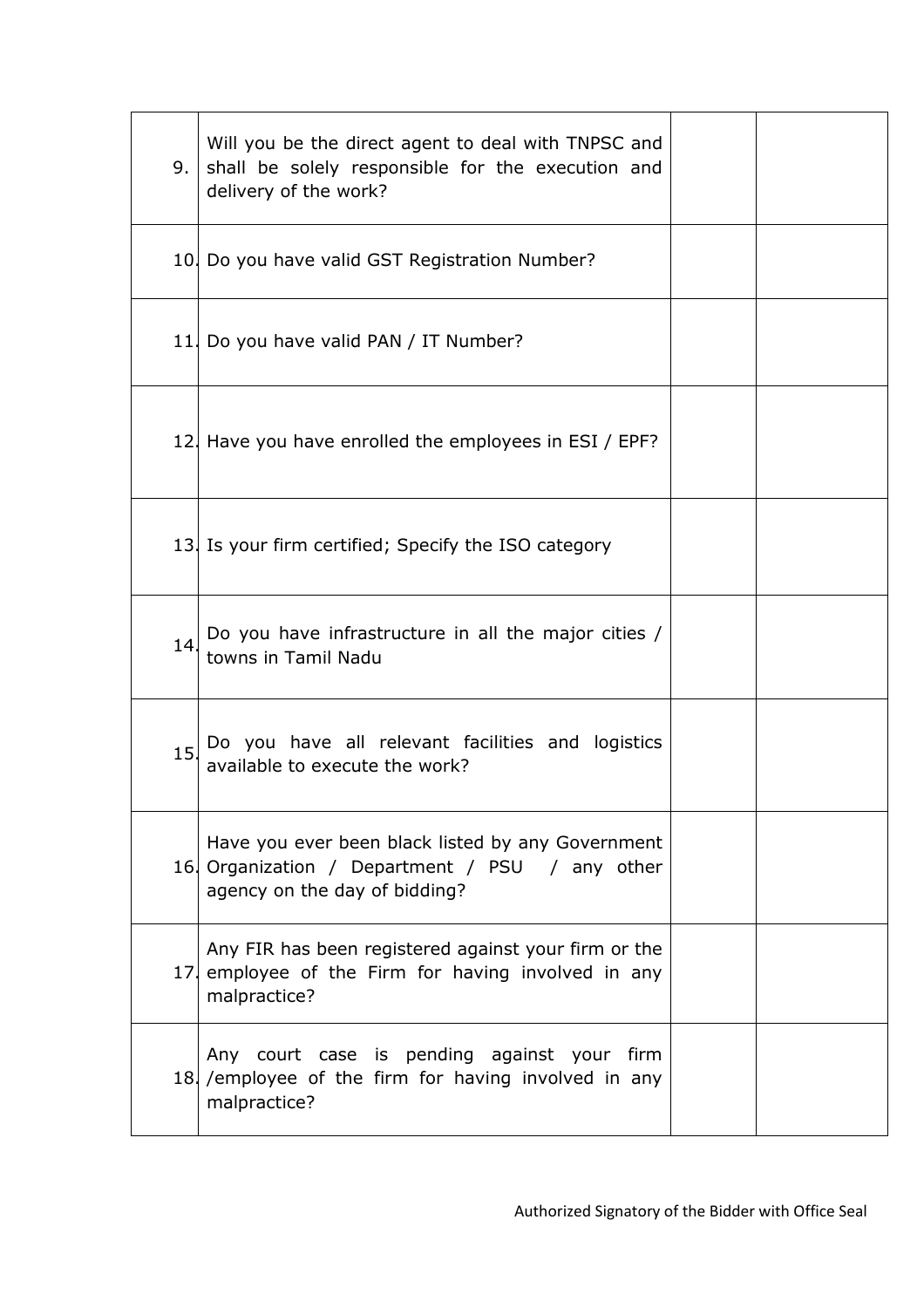|     | Have you ever been imposed any penalty for non-<br>19. adherence of the tender conditions or fault / delay in<br>execution of work?                                           |  |
|-----|-------------------------------------------------------------------------------------------------------------------------------------------------------------------------------|--|
| 20. | Are you aware that TNPSC may amend the tender<br>by issuing an addendum in writing or by standard<br>electronic means? And TNPSC has right to cancel or<br>modify the tender. |  |
|     | Are you aware that though you satisfy the eligibility<br>21. criteria, you may be disqualified for the reason<br>stated in this tender document                               |  |
| 22. | Have you enclosed all supporting document for your<br>claims and eligibilities?                                                                                               |  |
|     | Are you ready to show the supporting documents to<br>23 the technical evaluation committee at the time of<br>technical presentation?                                          |  |
|     | 24. Have you enclosed DD for EMD                                                                                                                                              |  |
| 25. | Have you submitted the financial bid in a separate<br>cover? (Cover-II)                                                                                                       |  |
| 26. | Are all pages of the tender documents signed by the<br>authorized signatory?                                                                                                  |  |
| 27. | Have you enclosed all forms and annexure required<br>for this tender                                                                                                          |  |
|     | 28. Other relevant information, if any                                                                                                                                        |  |
| 29. | Whether the devices used for authentication are<br>STQC certified?                                                                                                            |  |
|     | 30. Current availability of devices with the bidder?                                                                                                                          |  |

(Copy of Supportive Documents to be enclosed, failing which the tender will be rejected)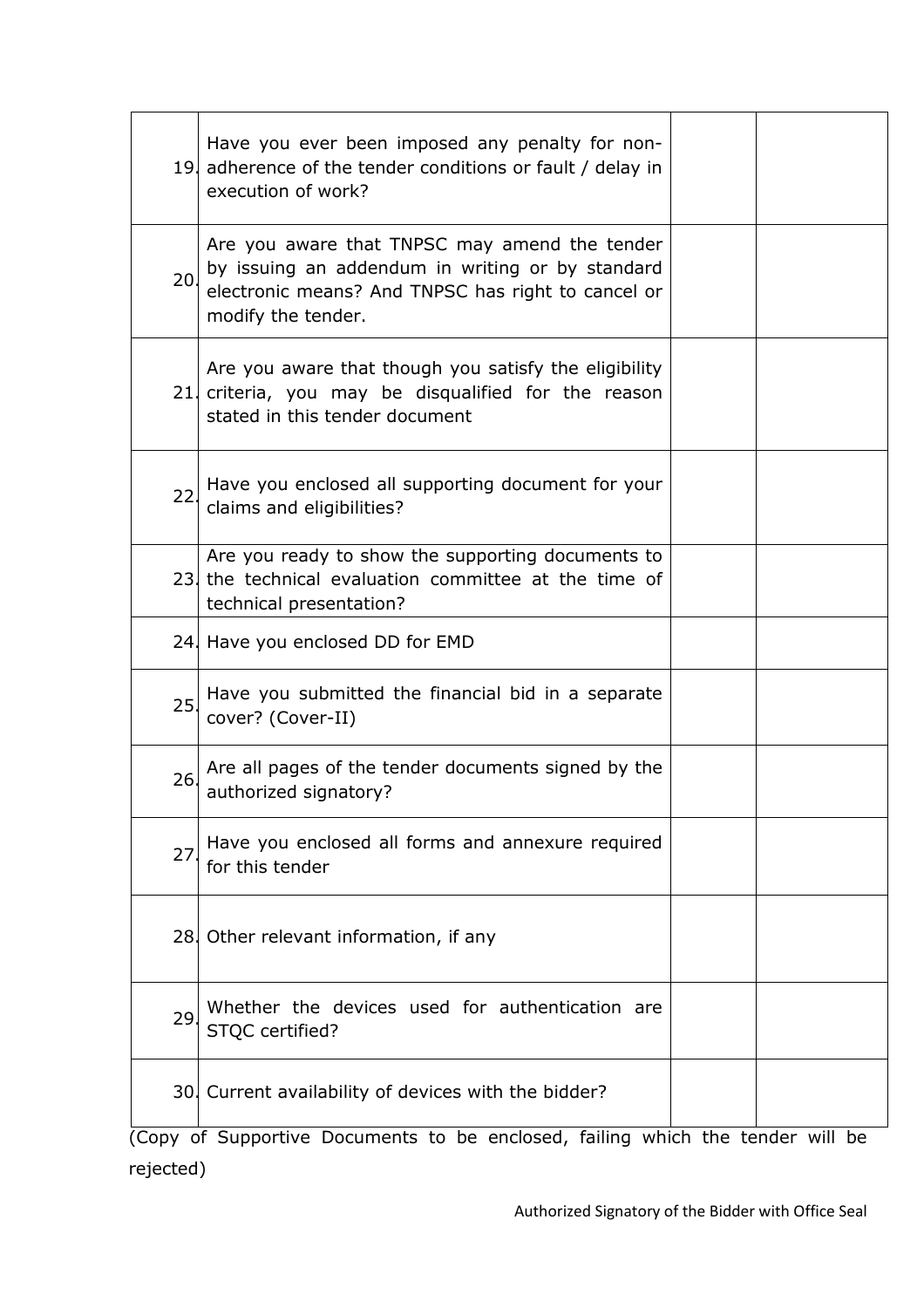# **Annexure - III FINANCIAL INFORMATION**

Financial Analysis: Details to be furnished duly supported by figures in Balance Sheet/ Profit & Loss Account for the last 3 (three) years and certified by the Chartered Accountant, as submitted by the Bidder to the Income-Tax Department (copies to be attached).

| <b>S. No.</b>   | <b>Details</b>                      | (3)     | (4)     | (5)       |  |
|-----------------|-------------------------------------|---------|---------|-----------|--|
| (1)             | (2)                                 | 2017-18 | 2018-19 | 2019-2020 |  |
| i)              | Gross annual turnover               |         |         |           |  |
| $\mathsf{ii}$ ) | Profit/Loss                         |         |         |           |  |
| iii)            | <b>Financial Position:</b>          |         |         |           |  |
|                 | Cash<br>$\bullet$                   |         |         |           |  |
|                 | <b>Current Assets</b>               |         |         |           |  |
|                 | <b>Current Liabilities</b>          |         |         |           |  |
|                 | <b>Working Capital</b><br>$\bullet$ |         |         |           |  |
|                 | $(b-c)$                             |         |         |           |  |
|                 | <b>Current Ratio:</b><br>$\bullet$  |         |         |           |  |
|                 | Current                             |         |         |           |  |
|                 | Assets/Current                      |         |         |           |  |
|                 | Liabilities<br>(b/c)                |         |         |           |  |
| iv)             | Turn over from similar              |         |         |           |  |
|                 | project (Aadhaar based              |         |         |           |  |
|                 | biometric authentication            |         |         |           |  |
|                 | projects)                           |         |         |           |  |

Up to date Income Tax Clearance Certificate.

Note: Attach additional sheets, if necessary.

(Signature of Bidder)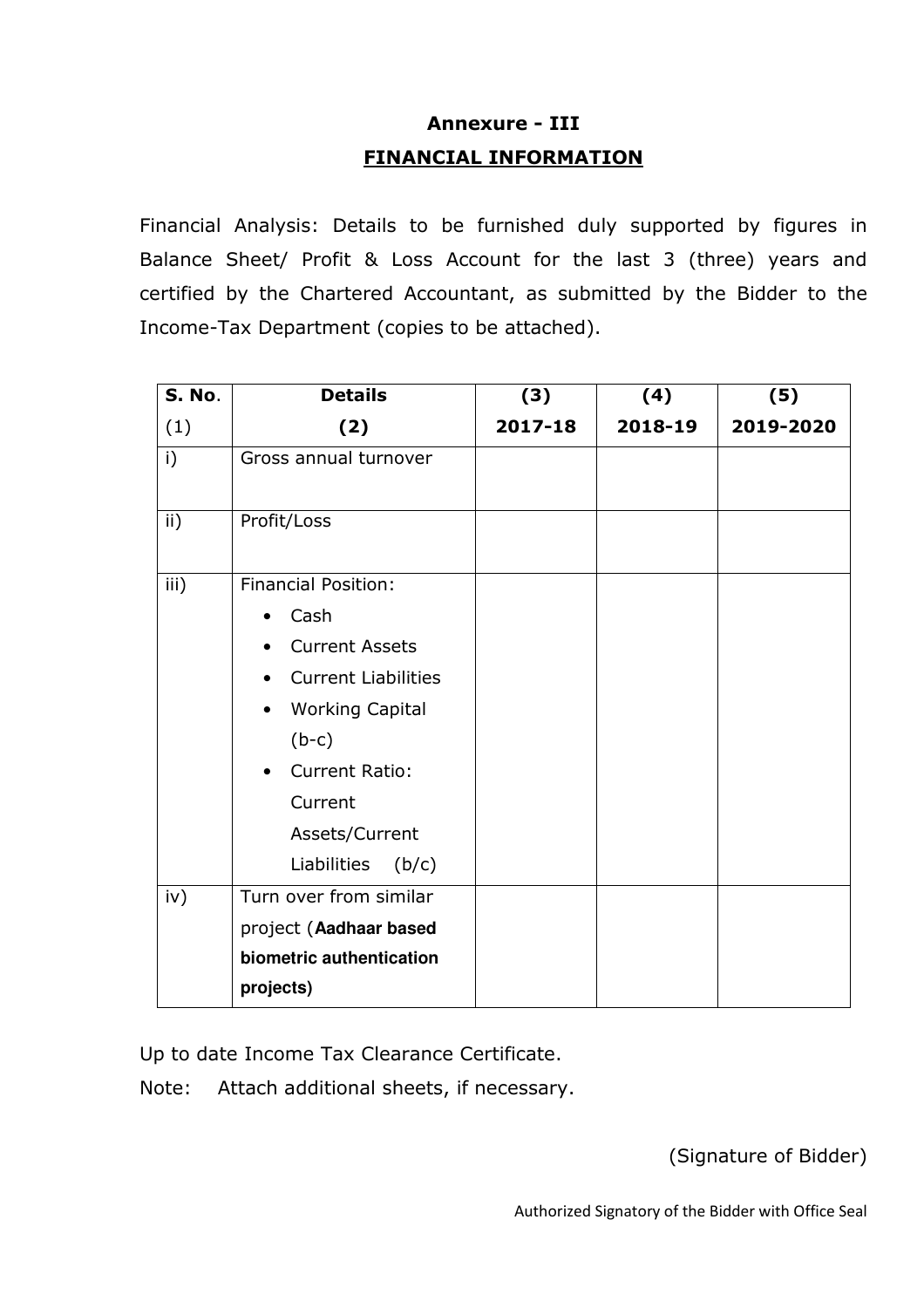| <b>Annexure - IV</b><br>DETAILS OF SIMILAR WORKS EXECUTED (Aadhaar based biometric authentication projects) |                                                |                                        |                                              |             |                                            |                                            |                                                                     |                                                                                                     |                                          |
|-------------------------------------------------------------------------------------------------------------|------------------------------------------------|----------------------------------------|----------------------------------------------|-------------|--------------------------------------------|--------------------------------------------|---------------------------------------------------------------------|-----------------------------------------------------------------------------------------------------|------------------------------------------|
| Sr. No.                                                                                                     | Name of Work/<br><b>Project &amp; Location</b> | Owner of<br>sponsoring<br>organization | Total no of<br>individuals/bene<br>ficiaries | Device used | Date of<br>commencement<br>as per contract | Actual date of<br>completion with<br>proof | FIR /Litigation/<br>Arbitration pending in<br>progress with details | Name, Designation and<br>Address/telephone<br>number of officer to<br>whom reference may be<br>made | Penalty if any /<br><b>Other Remarks</b> |
| 4<br>Τ.                                                                                                     |                                                |                                        |                                              |             |                                            |                                            |                                                                     |                                                                                                     |                                          |
| 2.                                                                                                          |                                                |                                        |                                              |             |                                            |                                            |                                                                     |                                                                                                     |                                          |
| 3.                                                                                                          |                                                |                                        |                                              |             |                                            |                                            |                                                                     |                                                                                                     |                                          |
| $\overline{4}$ .                                                                                            |                                                |                                        |                                              |             |                                            |                                            |                                                                     |                                                                                                     |                                          |
| 5.                                                                                                          |                                                |                                        |                                              |             |                                            |                                            |                                                                     |                                                                                                     |                                          |